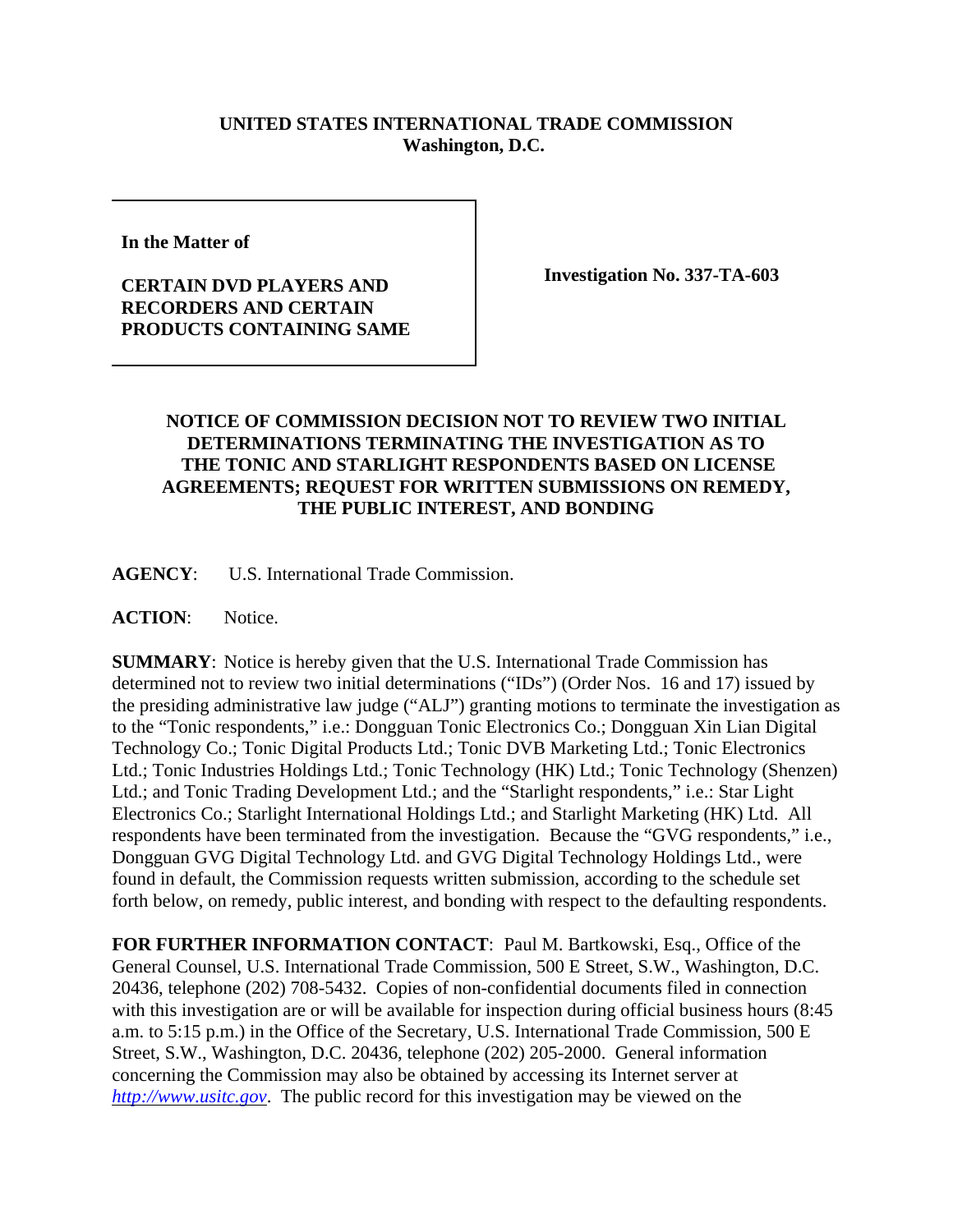Commission's electronic docket (EDIS) at *http://edis.usitc.gov*. Hearing-impaired persons are advised that information on this matter can be obtained by contacting the Commission's TDD terminal on (202) 205-1810.

**SUPPLEMENTARY INFORMATION**: This investigation was instituted on May 8, 2007, based on a complaint filed by Toshiba Corporation of Tokyo, Japan and Toshiba America Consumer Products, L.L.C., of Wayne, New Jersey (collectively, "Toshiba"). The complaint, as supplemented, alleges violations of section 337 of the Tariff Act of 1930 (19 U.S.C. § 1337) in the importation into the United States, the sale for importation, and the sale within the United States after importation of certain DVD players and recorders and certain products containing the same by reason of infringement of certain claims of U.S. Patent Nos.: 5,587,991; 5,870,523; and 5,956,306.

On October 5, 2007, Toshiba and the Tonic respondents filed a joint motion for partial termination based upon a license agreement with the Tonic respondents and, on the same day, Toshiba and the Starlight respondents filed for partial termination based upon a license to the Starlight respondents.

On November 15, 2007, finding no evidence that termination of the investigation as to the Tonic or Starlight respondents would prejudice the public interest, the ALJ granted the joint motions by separate IDs. No petitions for review were filed. The Commission has determined not to review the subject IDs. The Tonic and Starlight respondents were the last remaining respondents in this investigation.

The GVG respondents were found in default in a prior ID, which was not reviewed by the Commission. Toshiba indicated, in a declaration filed on October 18, 2007, that it seeks a limited exclusion order and cease-and-desist order against the GVG respondents. Section  $337(g)(1)$  and Commission Rule 210.16(c) authorize the Commission to order relief against a respondent found in default unless, after consideration of the public-interest factors, it finds that such relief should not issue.

In conjunction with the final disposition of this investigation, therefore, the Commission may: (1) issue an order that could result in the exclusion of articles manufactured or imported by any or all of the defaulting respondents; and/or (2) issue one or more cease-and-desist orders that could result in any or all of the defaulting respondents being required to cease and desist from engaging in unfair acts in the importation and sale of such articles. Accordingly, the Commission is interested in receiving written submissions that address the form of remedy, if any, that should be ordered. If a party seeks exclusion of an article from entry into the United States for purposes other than entry for consumption, the party should so indicate and provide information establishing that activities involving other types of entry either are adversely affecting it or likely to do so. For background, *see In the Matter of Certain Devices for Connecting Computers via Telephone Lines*, Inv. No. 337-TA-360, USITC Pub. No. 2843 (December 1994) (Commission Opinion).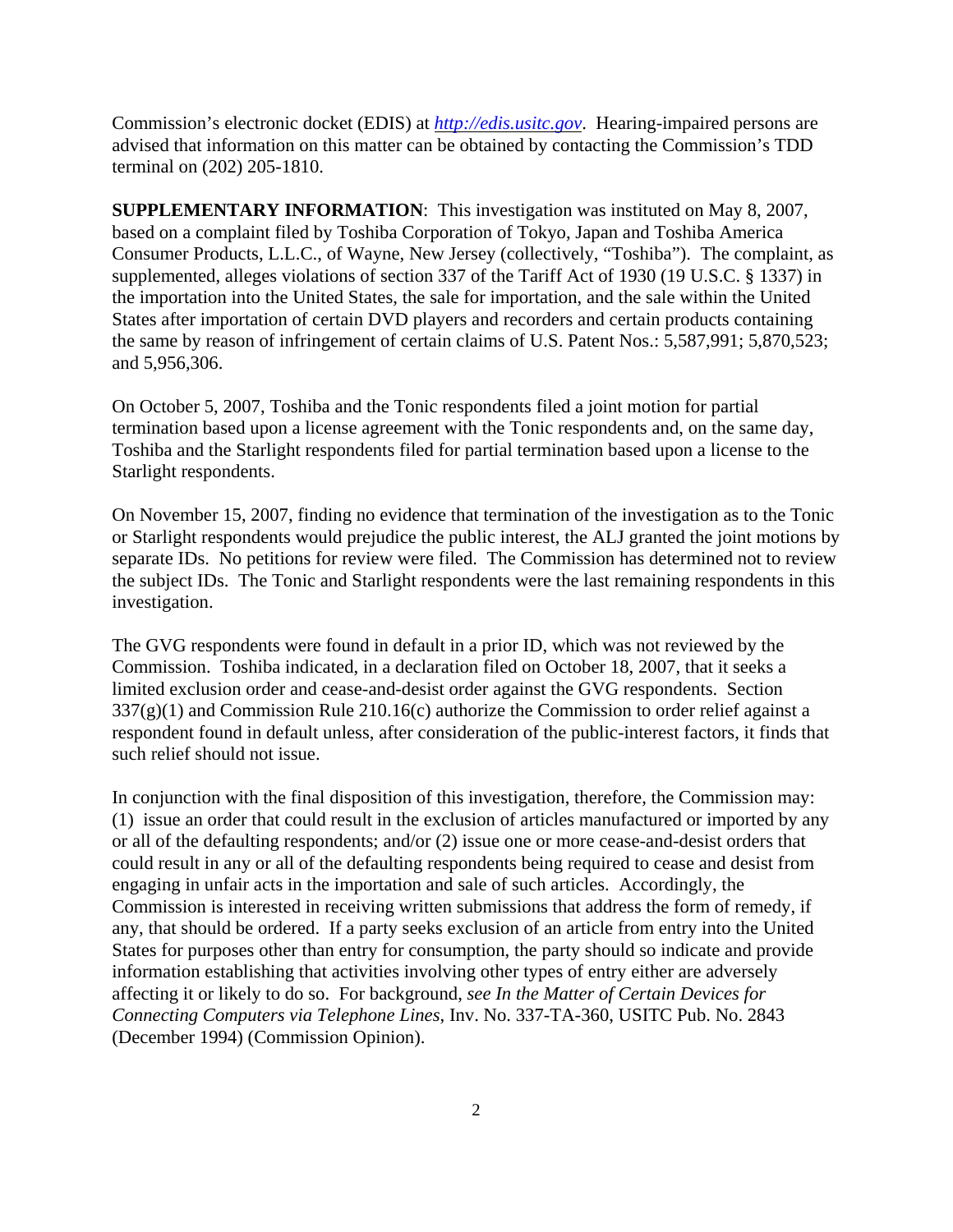If the Commission contemplates some form of remedy, it must consider the effects of that remedy upon the public interest. The factors the Commission will consider include the effect that an exclusion order and/or cease and desist orders would have on (1) the public health and welfare, (2) competitive conditions in the U.S. economy, (3) U.S. production of articles that are like or directly competitive with those that are subject to investigation, and (4) U.S. consumers. The Commission is therefore interested in receiving written submissions that address the aforementioned public interest factors in the context of this investigation.

If the Commission orders some form of remedy, the U.S. Trade Representative, as delegated by the President, has 60 days to approve or disapprove the Commission's action. *See* Presidential Memorandum of July 21, 2005, 70 *Fed. Reg.* 43251 (July 26, 2005). During this period, the subject articles would be entitled to enter the United States under bond, in an amount determined by the Commission and prescribed by the Secretary of the Treasury. The Commission is therefore interested in receiving submissions concerning the amount of the bond that should be imposed if a remedy is ordered.

**WRITTEN SUBMISSIONS**: The parties to the investigation, interested government agencies, and any other interested parties, are encouraged to file written submissions on the issues of remedy, the public interest, and bonding. Complainants and the Commission investigative attorney are also requested to submit proposed remedial orders for the Commission's consideration. Complainants are further requested to state the dates that the patents expire and the HTSUS numbers under which the accused products are imported. The written submissions and proposed remedial orders must be filed no later than close of business on January 4, 2008. Reply submissions must be filed no later than the close of business on January 14, 2008. No further submissions on these issues will be permitted unless otherwise ordered by the Commission.

Persons filing written submissions must file the original document and 12 true copies thereof with the Office of the Secretary on or before the aforementioned deadlines. Any person desiring to submit a document to the Commission in confidence must request confidential treatment unless the information has already been granted such treatment during the proceedings. All such requests should be directed to the Secretary of the Commission and must include a full statement of the reasons why the Commission should grant such treatment. *See* 19 C.F.R. § 210.6. Documents for which confidential treatment by the Commission is sought will be treated accordingly. All nonconfidential written submissions will be available for public inspection at the Office of the Secretary.